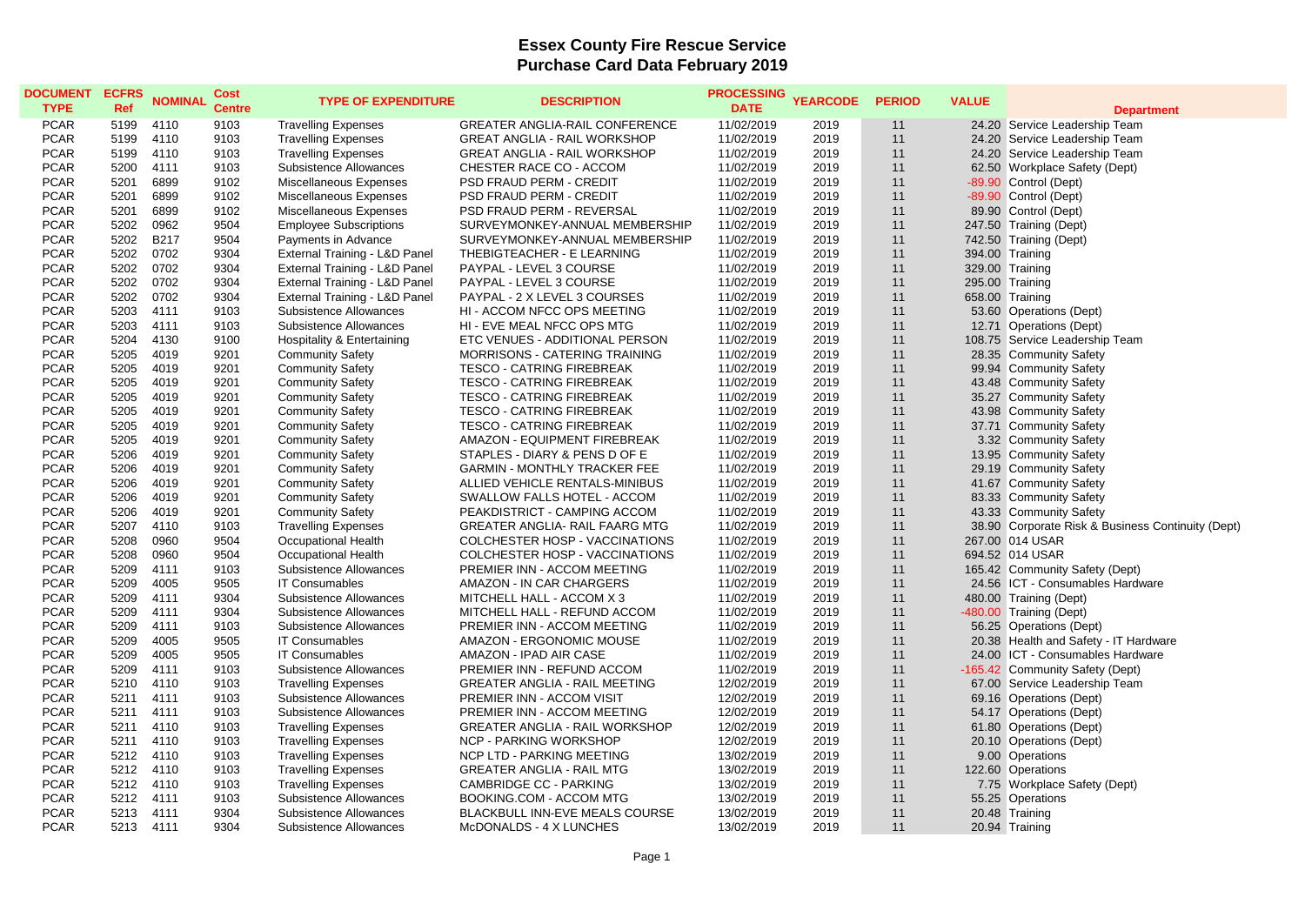## **Essex County Fire Rescue Service Purchase Card Data February 2019**

| <b>DOCUMENT</b><br><b>TYPE</b> | <b>ECFRS</b><br><b>Ref</b> | <b>NOMINAL</b> | <b>Cost</b><br><b>Centre</b> | <b>TYPE OF EXPENDITURE</b>           | <b>DESCRIPTION</b>                                            | PROCESSING YEARCODE<br><b>DATE</b> |              | <b>PERIOD</b> | <b>VALUE</b> | <b>Department</b>                   |
|--------------------------------|----------------------------|----------------|------------------------------|--------------------------------------|---------------------------------------------------------------|------------------------------------|--------------|---------------|--------------|-------------------------------------|
| <b>PCAR</b>                    | 5214                       | 4003           | 9405                         |                                      | Postage Direct Mailing & Carriage ROYAL MAIL - POSTAGE STAMPS | 13/02/2019                         | 2019         | 11            |              | 116.00 Community Safety (Dept)      |
| <b>PCAR</b>                    | 5215                       | 4015           | 8200                         | <b>Community Commanders Funds</b>    | <b>COURTS OF RAYLEIGH - WREATH</b>                            | 14/02/2019                         | 2019         | 11            |              | 40.00 East Area Command             |
| <b>PCAR</b>                    | 5216                       | 4111           | 9103                         | Subsistence Allowances               | PREMIER INN - ACCOM MEETING                                   | 14/02/2019                         | 2019         | 11            |              | 47.08 Training (Dept)               |
| <b>PCAR</b>                    | 5216                       | 4111           | 9304                         | Subsistence Allowances               | PAYPAL - CAKES FOR PASS OUT                                   | 14/02/2019                         | 2019         | 11            |              | 360.00 Training (Dept)              |
| <b>PCAR</b>                    | 5216                       | 2087           | 9204                         | <b>Water Services</b>                | <b>AMAZON - ARTLINE PENS</b>                                  | 14/02/2019                         | 2019         | 11            |              | 45.90 Water Services (Dept)         |
| <b>PCAR</b>                    | 5216                       | 2087           | 9204                         | <b>Water Services</b>                | <b>AMAZON - ARTLINE PENS</b>                                  | 14/02/2019                         | 2019         | 11            |              | 37.15 Water Services (Dept)         |
| <b>PCAR</b>                    | 5216                       | 0960           | 9504                         | <b>Occupational Health</b>           | SHEWEE.COM - DESERT SAND X 4                                  | 14/02/2019                         | 2019         | 11            |              | 33.30 Human Resources (Dept)        |
| <b>PCAR</b>                    | 5216                       | 4111           | 9103                         | Subsistence Allowances               | PREMIER INN - ACCOM MEETING                                   | 14/02/2019                         | 2019         | 11            |              | 331.67 Community Safety (Dept)      |
| <b>PCAR</b>                    | 5216                       | 4111           | 9304                         | Subsistence Allowances               | HOLIDAY INN - ACCOM COURSE                                    | 14/02/2019                         | 2019         | 11            |              | 291.50 Training                     |
| <b>PCAR</b>                    | 5216                       | 0960           | 9504                         | Occupational Health                  | FSNBF - DRINKING BOTTLES X 12                                 | 14/02/2019                         | 2019         | 11            |              | 69.90 Human Resources               |
| <b>PCAR</b>                    | 5217                       | 4111           | 9103                         | Subsistence Allowances               | PREMIER INN - ACCOM MEETING                                   | 14/02/2019                         | 2019         | 11            |              | 80.83 Operations (Dept)             |
| <b>PCAR</b>                    | 5218                       | 4111           | 9103                         | Subsistence Allowances               | MALTHOUSE FARM - EVE MEALS                                    | 15/02/2019                         | 2019         | 11            |              | 53.54 Workshops Management (Dept)   |
| <b>PCAR</b>                    | 5218                       | 4111           | 9103                         | Subsistence Allowances               | PREMIER INN - ACCOM USER GROUP                                | 15/02/2019                         | 2019         | 11            |              | 128.76 Workshops Management (Dept)  |
| <b>PCAR</b>                    | 5218                       | 4111           | 9103                         | <b>Subsistence Allowances</b>        | <b>FRIENDLY FARMER - REFRESHMENTS</b>                         | 15/02/2019                         | 2019         | 11            |              | 10.54 Workshops Management (Dept)   |
| <b>PCAR</b>                    | 5218                       | 4111           | 9103                         | Subsistence Allowances               | BLYTH COSTA KIOSK-REFRESHMENTS                                | 15/02/2019                         | 2019         | 11            |              | 11.61 Workshops Management (Dept)   |
| <b>PCAR</b>                    | 5218                       | 3201           | 9400                         | <b>Petrol and Diesel</b>             | SAINSBURYS - FUEL POOL CAR                                    | 15/02/2019                         | 2019         | 11            |              | 26.02 Workshops Management (Dept)   |
| <b>PCAR</b>                    | 5219                       | 3404           | 9420                         | <b>Vehicle Spares</b>                | SPORTSBIKESHOP-BATTERY CHARGER                                | 15/02/2019                         | 2019         | 11            |              | 64.16 Workshops Engineering (Dept)  |
| <b>PCAR</b>                    | 5219                       | 3404           | 9420                         | <b>Vehicle Spares</b>                | SORTIMO INT - STOWAGE DIVIDERS                                | 15/02/2019                         | 2019         | 11            |              | 112.68 Workshops Engineering (Dept) |
| <b>PCAR</b>                    | 5219                       | 3404           | 9420                         | Vehicle Spares                       | REALLY USEFUL - STORAGE BOXES                                 | 15/02/2019                         | 2019         | 11            |              | 131.23 Workshops Engineering (Dept) |
| <b>PCAR</b>                    | 5219                       | 4001           | 9404                         | Stationery                           | LIGHTHOUSE - LABEL PRINTER                                    | 15/02/2019                         | 2019         | 11            |              | 89.50 Workshops Engineering (Dept)  |
| <b>PCAR</b>                    | 5219                       | 3404           | 9420                         | <b>Vehicle Spares</b>                | <b>WEBFITTINGS - WEBBING STRAPS</b>                           | 15/02/2019                         | 2019         | 11            |              | 9.16 Workshops Engineering (Dept)   |
| <b>PCAR</b>                    | 5220                       | 4110           | 9103                         | <b>Travelling Expenses</b>           | train tickets                                                 | 02/02/2019                         | 2019         | 11            | 32.10        | Service Leadership Team             |
| <b>PCAR</b>                    | 5220                       | 4111           | 9103                         | Subsistence Allowances               | lunch                                                         | 02/02/2019                         | 2019         | 11            |              | 3.68 Service Leadership Team        |
| <b>PCAR</b>                    | 5220                       | 4110           | 9103                         | <b>Travelling Expenses</b>           | train tickets                                                 | 02/02/2019                         | 2019         | 11            |              | 32.10 Service Leadership Team       |
| <b>PCAR</b>                    | 5220                       | 4111           | 9103                         | Subsistence Allowances               | lunch                                                         | 02/02/2019                         | 2019         | 11            |              | 3.90 Service Leadership Team        |
| <b>PCAR</b>                    | 5221                       | 2017           | 9401                         | Canteen Equipment                    | Undercounter freezer                                          | 02/02/2019                         | 2019         | 11            |              | 158.33 Orsett Training Centre       |
| <b>PCAR</b>                    | 5222                       | 2030           | 9301                         | <b>Operational Equipment Support</b> | Black Plastic Storage Box (lar                                | 07/02/2019                         | 2019         | 11            |              | 20.66 Technical Services (Dept)     |
| <b>PCAR</b>                    | 5222                       | 2030           | 9301                         | <b>Operational Equipment Support</b> | Aluminium Transport Case 239Lt                                | 07/02/2019                         | 2019         | 11            |              | 250.00 Technical Services (Dept)    |
| <b>PCAR</b>                    | 5222                       | 2030           | 9301                         | <b>Operational Equipment Support</b> | Black Plastic Storage Box (lar                                | 07/02/2019                         | 2019         | 11            |              | 15.96 Technical Services (Dept)     |
| <b>PCAR</b>                    | 5223                       | 4111           | 9103                         | Subsistence Allowances               | DINNER x 1                                                    | 07/02/2019                         | 2019         | 11            |              | 29.92 Control (Dept)                |
| <b>PCAR</b>                    | 5223                       | 4111           | 9103                         | Subsistence Allowances               | LUNCH x 1                                                     | 07/02/2019                         | 2019         | 11            |              | 7.56 Control (Dept)                 |
| <b>PCAR</b>                    | 5223                       | 4111           | 9103                         | Subsistence Allowances               | <b>ACCOMONDATION x 1 NIGHT</b>                                | 07/02/2019                         | 2019         | 11            |              | 79.13 Control (Dept)                |
| <b>PCAR</b>                    | 5224                       | 6899           | 9504                         | <b>Miscellaneous Expenses</b>        | Room Hire                                                     | 07/02/2019                         | 2019         | 11            |              | 150.00 Human Resources (Dept)       |
| <b>PCAR</b>                    | 5225                       | 0962           | 9504                         | <b>Employee Subscriptions</b>        | <b>IOSH MEMBERSHIP RENEWAL</b>                                | 07/02/2019                         | 2019         | 11            |              | 130.00 Health & Safety (Dept)       |
| <b>PCAR</b>                    | 5225                       | 0962           | 9504                         | <b>Employee Subscriptions</b>        | IOSH MEMBERSHIP RENEWAL                                       | 07/02/2019                         | 2019         | 11            |              | 130.00 Health & Safety (Dept)       |
| <b>PCAR</b>                    | 5225                       | 0962           | 9504                         | <b>Employee Subscriptions</b>        | <b>IOSH MEMBERSHIP RENEWAL</b>                                | 07/02/2019                         | 2019         | 11            |              | 130.00 Health & Safety (Dept)       |
| <b>PCAR</b>                    | 5225                       | 0962           | 9504                         | <b>Employee Subscriptions</b>        | IOSH MEMBERSHIP RENEWAL                                       | 07/02/2019                         | 2019         | 11            |              | 150.00 Health & Safety (Dept)       |
| <b>PCAR</b>                    | 5225                       | 0962           | 9504                         | <b>Employee Subscriptions</b>        | <b>IOSH MEMBERSHIP RENEWAL</b>                                | 07/02/2019                         | 2019         | 11            |              | 130.00 Health & Safety (Dept)       |
| <b>PCAR</b>                    | 5226                       | 4019           | 9201                         | <b>Community Safety</b>              | <b>CURRYS - MEMORY CARDS X 2</b>                              | 26/02/2019                         | 2019         | 11            |              | 41.65 Community Safety (Dept)       |
| <b>PCAR</b>                    | 5226                       | 4019           | 9201                         | <b>Community Safety</b>              | FOLDINGTABL-FOLDING TABLES X 6                                | 26/02/2019                         | 2019         | 11            |              | 199.75 Community Safety (Dept)      |
| <b>PCAR</b>                    | 5227                       | 0962           | 9504                         | <b>Employee Subscriptions</b>        | CIMAGLOBAL - PROF SUBSCRIPTION                                | 26/02/2019                         | 2019         | 11            |              | 285.00 Finance (Dept)               |
| <b>PCAR</b>                    | 5228                       | 3404           | 9420                         | <b>Vehicle Spares</b>                | TRUCK CLAWS - REFUND LATE DEL                                 | 26/02/2019                         | 2019         | 11            |              | -45.89 Workshops Engineering (Dept) |
| <b>PCAR</b>                    | 5228                       | 3404           | 9420                         | <b>Vehicle Spares</b>                | PAYPAL - POLYPROPYLENE SHEET                                  | 26/02/2019                         | 2019         | 11            |              | 101.17 Workshops Engineering (Dept) |
| <b>PCAR</b>                    | 5228                       | 3404           | 9420                         | <b>Vehicle Spares</b>                | <b>AUTOMOBILE ASS - BATTERY &amp; REC</b>                     | 26/02/2019                         | 2019         | 11            |              | 365.93 Workshops Engineering (Dept) |
| <b>PCAR</b>                    | 5228                       | 4001           | 9404                         | Stationery                           | AMAZON - BLANK NAME CARDS                                     | 26/02/2019                         | 2019         | 11            |              | 3.67 Workshops Engineering (Dept)   |
| <b>PCAR</b>                    | 5228<br>5228               | 3404           | 9420                         | <b>Vehicle Spares</b>                | PAYPAL - POLYPROPYLENE SHEET                                  | 26/02/2019                         | 2019         | 11            |              | 101.17 Workshops Engineering (Dept) |
| <b>PCAR</b>                    |                            | 3320           | 9400                         | Purchase of Machinery & Plant        | AMAZON - POWER SUPPLY UNIT                                    | 26/02/2019                         | 2019         | 11            |              | 28.73 Workshops Engineering (Dept)  |
| <b>PCAR</b><br><b>PCAR</b>     | 5229<br>5230               | 0962           | 9504                         | <b>Employee Subscriptions</b>        | CIPS.ORG - ANNUAL MEMBERSHIP                                  | 26/02/2019                         | 2019<br>2019 | 11<br>11      |              | 198.00 Purchasing & Supply (Dept)   |
|                                |                            | 2303           | 9301                         | Clothing & Footwear                  | ABARIS - 2M SLING                                             | 26/02/2019                         | 2019         |               |              | 13.50 Technical Services            |
| <b>PCAR</b>                    | 5230                       | 2030           | 9301                         | <b>Operational Equipment Support</b> | AMAZON - 6 X UTG PB QD SLING                                  | 26/02/2019                         |              | 11            |              | 54.95 Technical Services            |